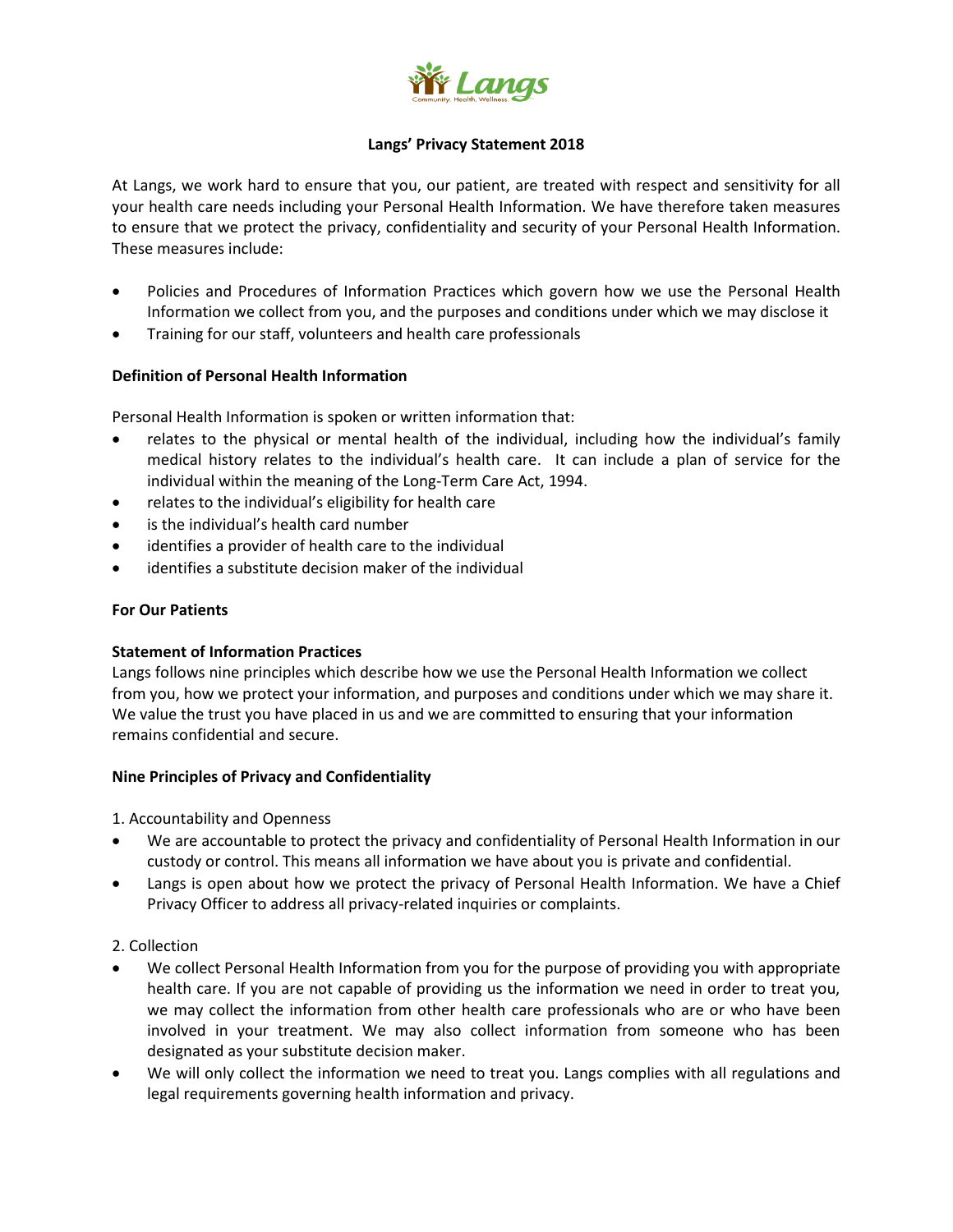3. We will use your Personal Health Information to:

- treat you;
- plan, administer and manage our internal operations;
- monitor or prevent fraud or any unauthorized receipt of services or benefits;
- conduct risk management activities;
- conduct quality improvement activities;
- compile statistics;
- conduct research;
- teach;
- conduct patient satisfaction surveys;
- facilitate resolution concerns related to the provision of care; and
- meet legal and regulatory requirements.

### 4. Disclosure

- Your Personal Health Information will be shared with other health care professionals involved in your care.
- In cases where you are unable to provide consent, we may discuss parts of your Personal Health Information with your substitute decision maker in order to obtain their consent for ongoing treatment.
- We will disclose Personal Health Information where we are legislated to do so or where a court order or warrant is provided to us.
- We will disclose your location as a patient to individuals inquiring about you. You may request that we do not provide this information.
- With your consent, we will also disclose your Personal Health Information to researchers as long as our organization has approved the research proposal and the researcher has entered into a confidentiality agreement with us. The researchers would have received approval from an ethics committee.
- With your permission we will disclose your information for the purposes of processing insurance claims.
- We will disclose your Personal Health Information to an individual or an organization **with** your consent.

### 5. Consent

- When you share your Personal Health Information with us, we believe you are giving us consent to use and share your information for your health care.
- If you do not wish your Personal Health Information to be used or shared, you have the right to refuse. This may include all or part of your Personal Health Information. You may refuse at the time we request the information or anytime afterwards. We may not be able to fulfill your wishes if they impact our ability to deliver quality health care. Also, we may be legislated to use or disclose the information that you are objecting to. In these cases we will discuss with you the impact of your objection.
- If we find it necessary to disclose your information for purposes other than providing health care, we will notify you about the purpose of the disclosure and obtain your consent.

### 6. Accuracy

Our goal is to keep your Personal Health Information as accurate and complete as possible.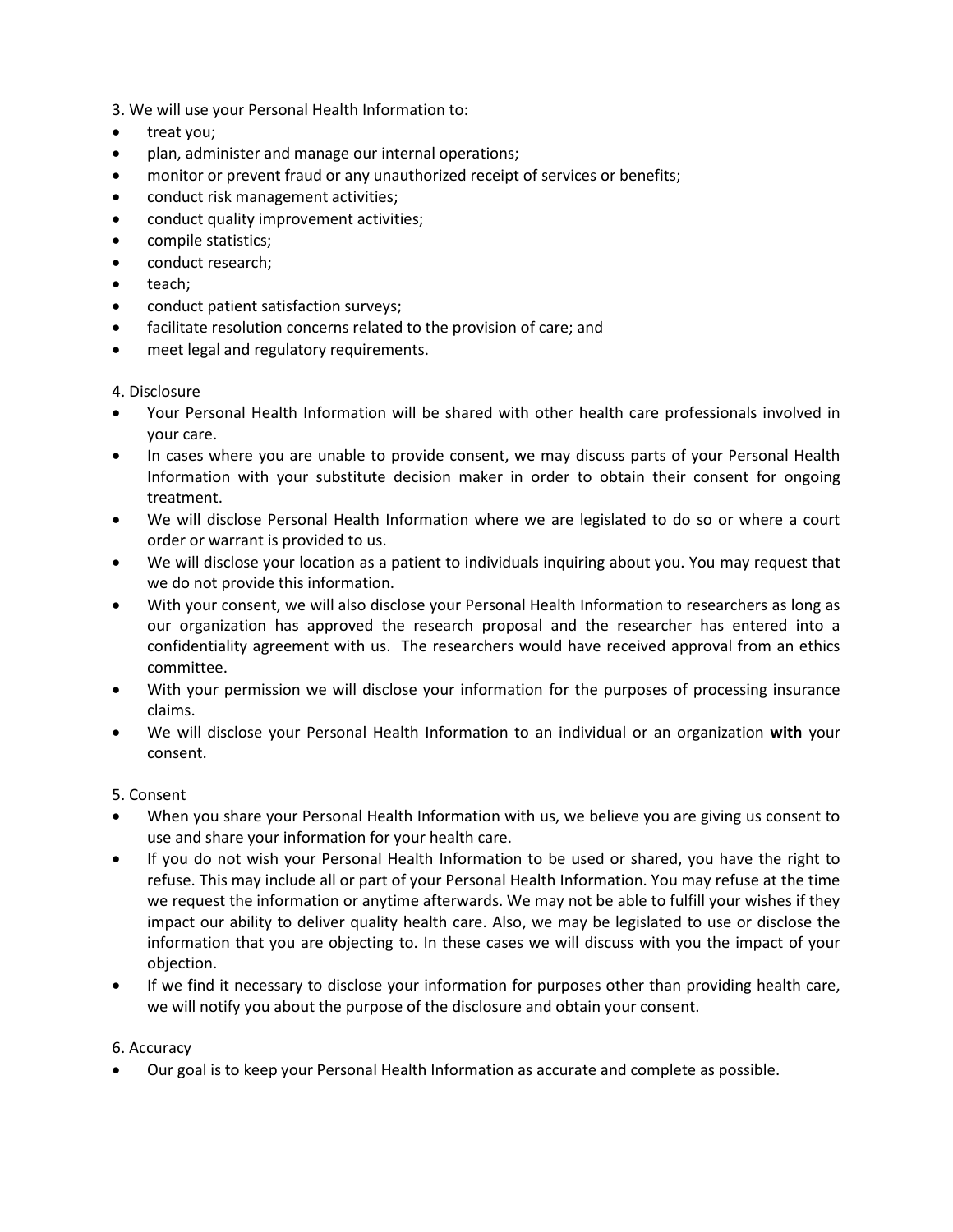# 7. Safeguards

We maintain a high level of security with respect to the confidentiality of your Personal Health Information. Our staff and volunteers are required to abide by our privacy policies and must sign a Confidentiality Agreement annually and attend the Privacy and Confidentiality Orientation (new staff/refresher all staff). We have processes and technology in place to secure your information, and we monitor compliance with our information practices. We also require support service agencies/contractors to sign a Privacy Agreement.

8. Individual Access and Correction

- We establish and maintain a record of your Personal Health Information. You have the right to request access or correction to your Personal Health Information.
- You may submit a written request for access to the Privacy Officer.
- You may request corrections to the information in your record by providing us with additional information that supports your request. We will not change medical opinions.

9. Inquiries and Challenging Compliance

 You may direct any inquiries about our information practices, or complaints with respect to our compliance with our information practices, to our Chief Privacy Officer.

# **We have developed Frequently Asked Questions to assist you in understanding what our information practices mean to you.**

### **Frequently Asked Questions**

### 1. **What is privacy?**

It is your right as a patient to determine when, how, and to what extent you share your Personal Health Information about yourself with others.

### 2**. What is confidentiality?**

Protecting your information after it is collected. This means that the staff members, physicians, nurse practitioners, physician assistants, nurses, secretarial staff and volunteers must not talk about or disclose your Personal Health Information to anyone other than you, your substitute decision maker where applicable, or other staff or health care members who have a need to know.

### 3. **What is security?**

Physically and technologically protecting your information after it is collected. This means that all staff members and volunteers will physically protect your information. For instance we lock file cabinets, store records in secure areas, log off computers, etc. At Langs we only provide computer access to people who need it to do their job.

### 4**. What is circle of care?**

In a medical clinic, the circle of care would include:

- the physician;
- the nurse practitioner;
- the physician's assistant;
- nurses;
- a specialist or other health care provider referred by the physician; and
- any other health care professional selected by the patient, such as a registered dietitian or social worker who is involved in your care.